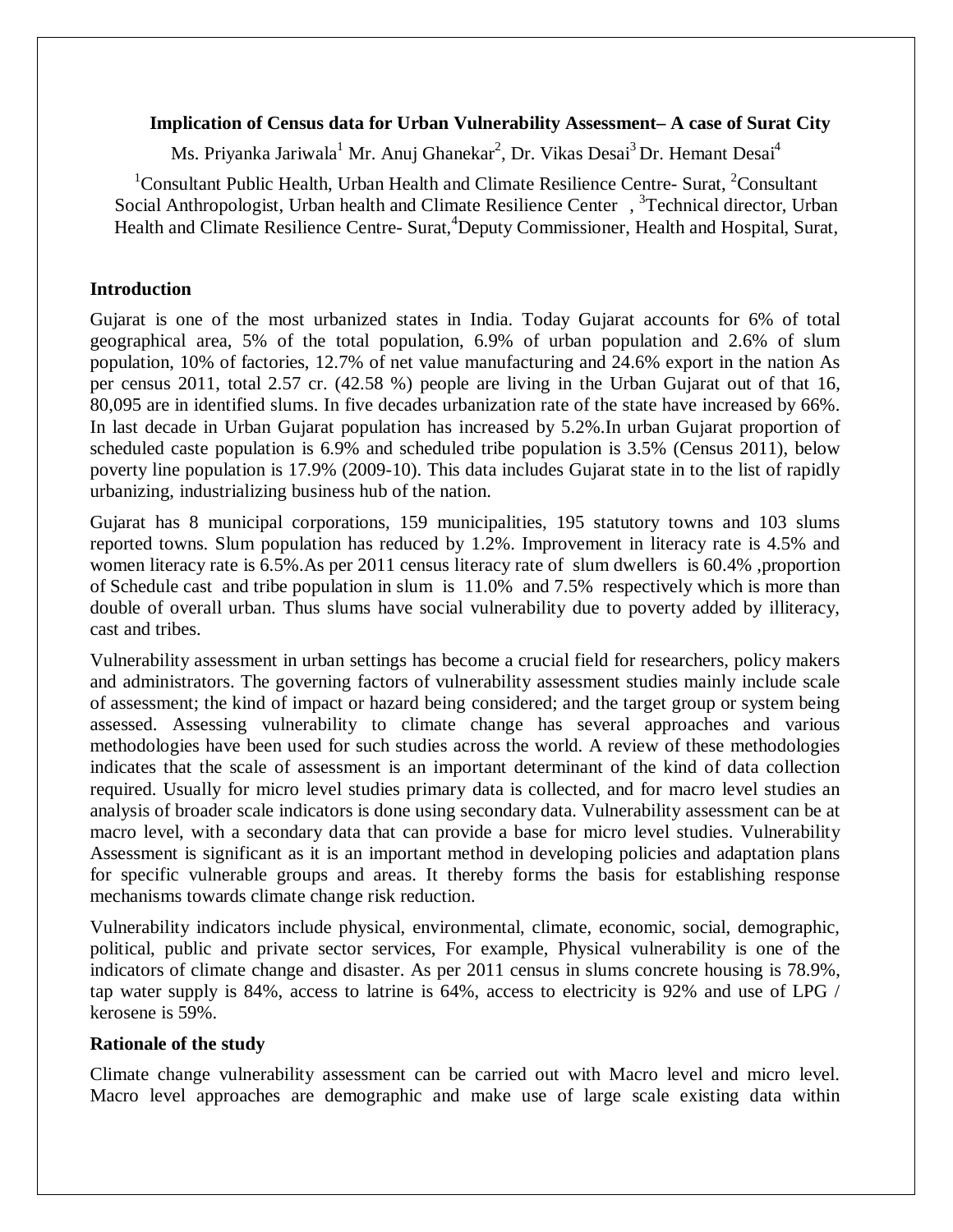Government systems, E.g., Census in Indian context. On the other hand, micro level approaches are taxonomic and carried out regionally with cross sectional primary assessments. Often researchers make use of combination of both approaches for building substantial evidence. In this context, census data can be used for urban vulnerability profiling and understanding the scope of further micro-level studies to be carried out locally. The current study represents how macro-level vulnerability assessment using census data can provide backbone for micro-level studies.

## **Materials and Methods**

## **Study Area**

The study area is Surat city that is situated in the southern part of Gujarat state. It lies between 21.112° North latitude & 2.814° East longitudes. It is situated on the bank of river Tapi with flat coastal land. The administrative structure of Surat Municipal Corporation is decentralized into seven zones namely North, South, East, West, South West, and South East for provision of various public health services. It is one of the most dynamic cities of India with one of the fastest growth rate due to immigration from various parts of Gujarat and other states of India. Climate of the city is moderate with maximum temperature 44.5° C & minimum of 9.9**°** C the average rainfall is 60 inches. The total area of the city is 326.515 sq. km.

## **Study Design**

The present study was a descriptive retrospective study based on secondary data. The study indicators selected from the census database can be summarized as follows

| <b>Inputs</b>                     | <b>Indicators</b>                                                                                                                                                                                                                                                                                                      | Output                                             |
|-----------------------------------|------------------------------------------------------------------------------------------------------------------------------------------------------------------------------------------------------------------------------------------------------------------------------------------------------------------------|----------------------------------------------------|
| Demographics                      | Decadal Population growth<br>$\bullet$<br>Density(sq.km)<br>Growth rate<br><b>Sex Ratio</b><br>$\bullet$<br>Occupational Classification<br>Literacy rate<br>Area expansion                                                                                                                                             | Demographic<br>profile                             |
| Socio economic<br>characteristics | Total no of census Households<br>$\bullet$<br>Wholly residential houses<br>Partly residential houses<br>$\bullet$<br>Vacant houses<br>Census Houses put to use<br>No of slum blocks<br>$\bullet$<br>Slum Household<br>$\bullet$<br>Slum population<br>SC and ST population<br>$\bullet$<br><b>Houseless Population</b> | Social and<br>physical<br>vulnerability<br>profile |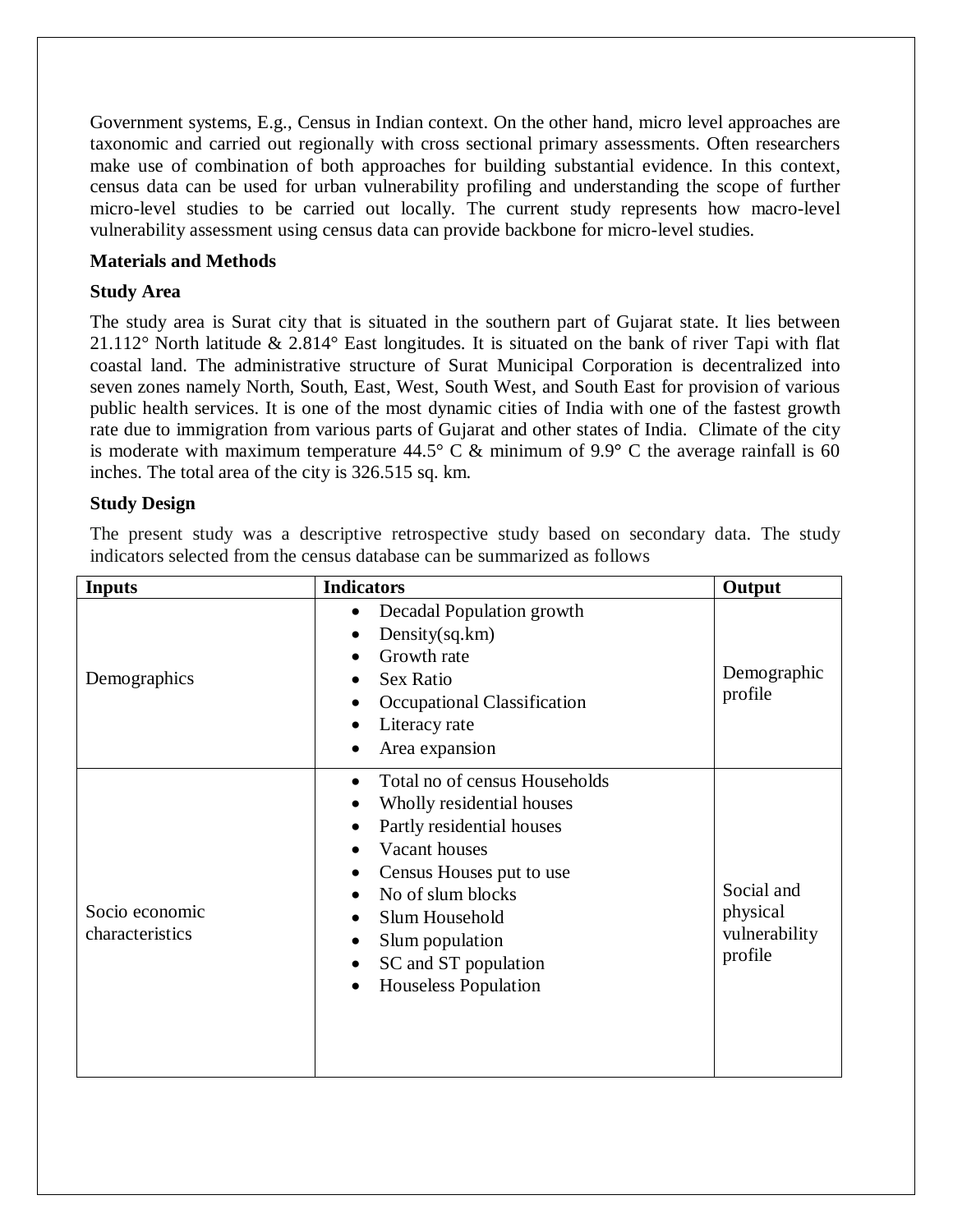## **Data analysis**

Data collected from various records was entered in MS- Excel 2007 spreadsheet and later on processed and analyzed manually. The data was described and presented in form of graphs, charts, tables etc

## **Results**

## **Demographic profile- Surat city**

Surat is Gujarat's second largest city and India's eighth most populated city. Demographic profile of Surat city provides an overview of its population size, composition, and territorial distribution. The profile develops an understanding of how these characteristics have changed over time. The profile presents the data from Census of India for Surat Municipal Corporation area.

| <b>Particulars</b>                            |              | <b>India</b>    | Gujarat     | <b>Surat District</b>   | <b>Surat municipal</b> |
|-----------------------------------------------|--------------|-----------------|-------------|-------------------------|------------------------|
|                                               |              |                 |             | (including<br>SMC Area) | corporation            |
| Area (Sq.K.M.)                                |              | 29,95,470       | 1,96,022    | 7,657                   | 326.515                |
| Population                                    | Persons      | 1,21,05,69,573  | 6,04,39,692 | 60,81,322               | 44,66,826              |
|                                               | Male         | 62, 31, 21, 843 | 3,14,91,260 | 34,02,224               | 25,43,145              |
|                                               | Female       | 58,74,47,730    | 2,89,48,432 | 26,79,098               | 19,23,681              |
| Decadal population<br>growth<br>$2001 - 2011$ | Persons      | 181959245       | 9768675     | 1086148                 | 1590452                |
|                                               |              | $(17.69\%)$     | (19.28%)    | $(21.74\%)$             | (55.29%)               |
|                                               | Male         | 90965071        | 5105683     | 679685                  | 912299                 |
|                                               |              | $(17.09\%)$     | (19.35%)    | $(24.97\%)$             | $(55.94\%)$            |
|                                               | Female       | 90994174        | 4662992     | 406463                  | 678153                 |
|                                               |              | $(18.33\%)$     | $(19.20\%)$ | $(17.89\%)$             | $(54.45\%)$            |
| Decadal growth<br>rate                        | 1971-81      | 24.65           | 27.67       | 39.53                   |                        |
|                                               | 1981 -<br>91 | 25.73           | 21.19       | 36.29                   |                        |
|                                               | 1991-01      | 21.34           | 22.66       | 47                      | 76.02%                 |
|                                               | $2001 - 11$  | 17.69           | 19.28       | 21.74                   | 55.29%                 |
| Variation in<br>growth rate                   | 1991-01      | $-4.39$         | 1.47        | 10.71                   |                        |
|                                               | $2001 - 11$  | $-3.65$         | $-3.38$     | $-25.26$                | $-20.73$               |
| Density of<br>population                      |              | 404             | 308         | 794                     | 13680                  |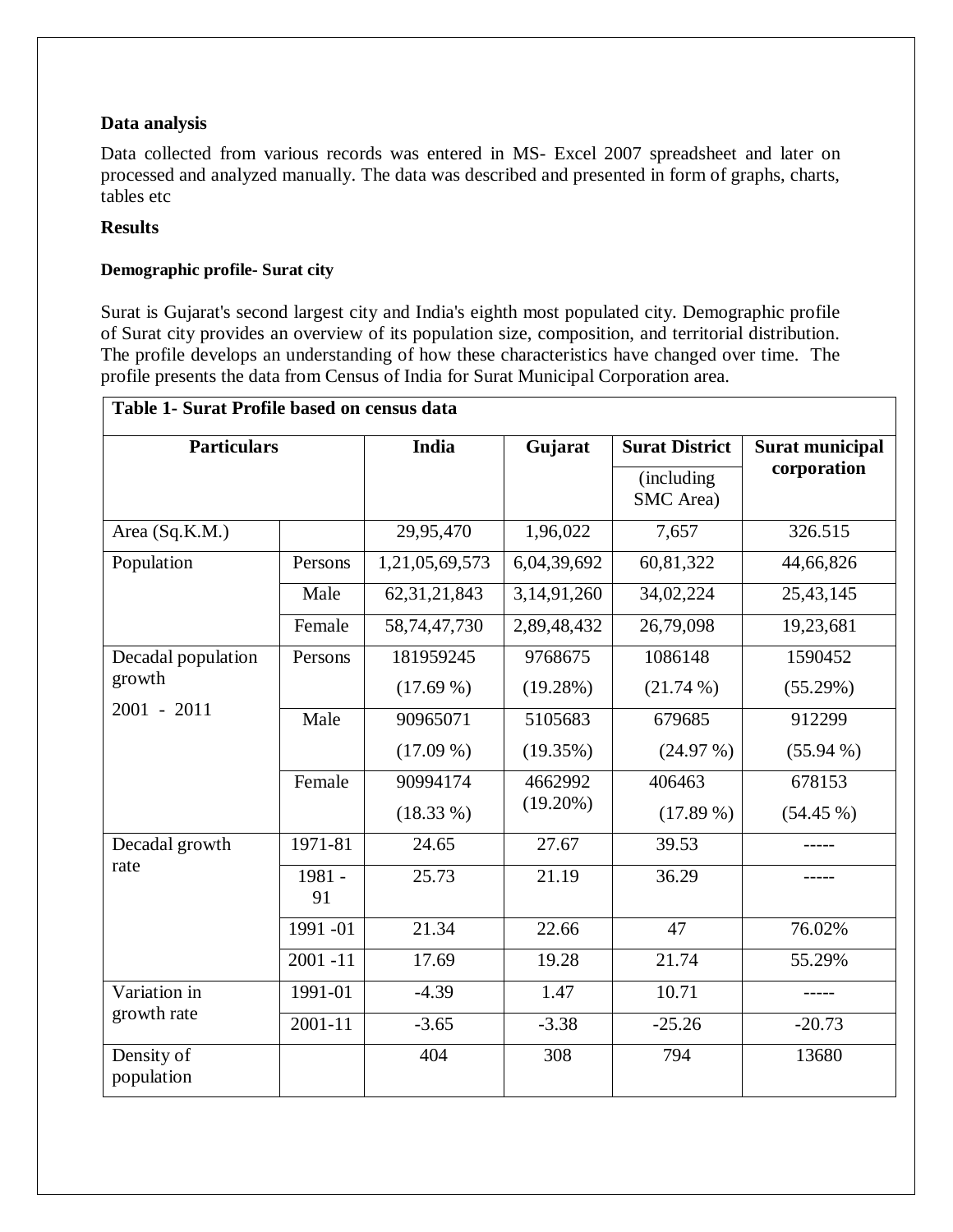| Sex Ratio (Females<br>per 1000 Male) |         | 943         | 919         | 787         | 756         |
|--------------------------------------|---------|-------------|-------------|-------------|-------------|
| Population in the age                | Persons | 164478150   | 7777262     | 736286      | 549810      |
| group<br>$0-6$ (% Age)               |         | (13.59%)    | (12.87%)    | $(12.11\%)$ | $(12.31\%)$ |
|                                      | Male    | 85732470    | 4115384     | 401315      | 304122      |
|                                      |         | (13.76%)    | (13.07%)    | $(11.80\%)$ | $(11.96\%)$ |
|                                      | Female  | 78745680    | 3661878     | 334971      | 245688      |
|                                      |         | $(13.40\%)$ | $(12.65\%)$ | $(12.50\%)$ | (12.77%)    |
| Sex Ratio                            |         | 919         | 890         | 835         | 808         |
|                                      | Persons | 763498517   | 41093358    | 4571410     | 3442541     |
|                                      |         | (72.99%)    | (78.03%)    | (85.53%)    | (87.89%)    |
| Literates                            | Male    | 434683779   | 23474873    | 2687468     | 2042459     |
|                                      |         | (80.89%)    | (85.75%)    | (89.56%)    | $(91.22\%)$ |
|                                      | Female  | 328814738   | 17618485    | 1883942     | 1400082     |
|                                      |         | $(64.64\%)$ | (69.68%)    | (80.37%)    | $(83.44\%)$ |
| <b>Scheduled Cast</b>                | Total   | 201378086   | 4074447     | 158115      | 105572      |
|                                      |         | (16.63%)    | $(6.74\%)$  | $(2.60\%)$  | $(2.36\%)$  |
| <b>Scheduled Tribe</b>               | Total   | 104281034   | 8917174     | 856952      | 131552      |
|                                      |         | $(8.61\%)$  | (14.75%)    | $(14.09\%)$ | $(2.95\%)$  |

# **Population density**

Density of population is one of the important indicators for studying population concentration and it is defined as number of persons living per square kilometer.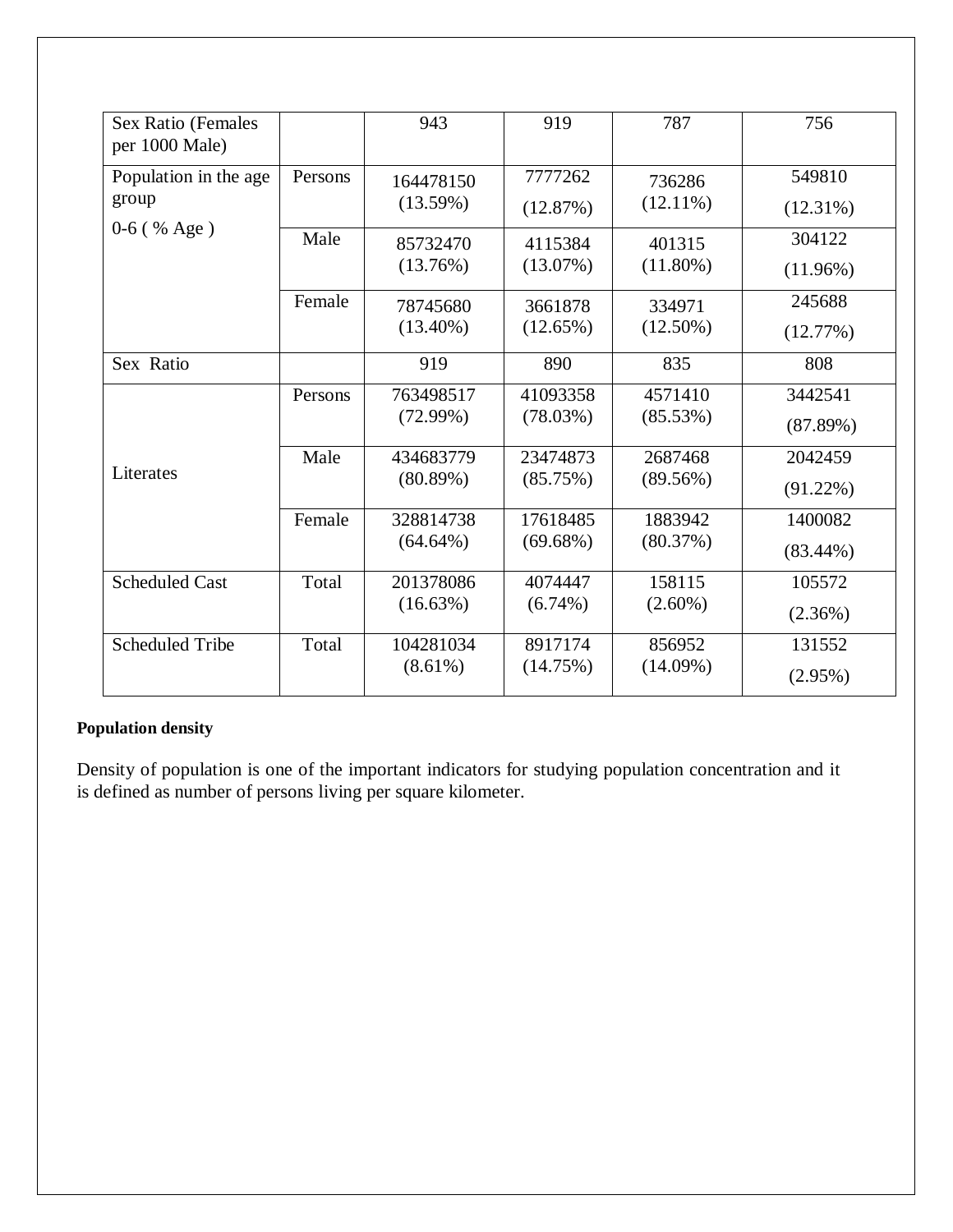

**Figure 1: Population density of Surat**

The trend of increase in population density is observed up to 1971 subsequently it is not showing positive correlation with increasing population due to increase in the city area as a result of extension of city limits. According to Census 2011, the density of population is worked out as 13680 persons per sq.km as against 21676 persons per sq.km.

#### **Population growth rate**

Surat is known for diamonds, textiles and recently for diamond-studded gold jewellery manufacturing. Real Estate is a new emerging business in Surat. The city houses 70% of the nations and 42% of the world's total rough diamond cutting and polishing business. It is the country's major man-made fabric producing area. Surat is one of the most dynamic cities of India with a very fast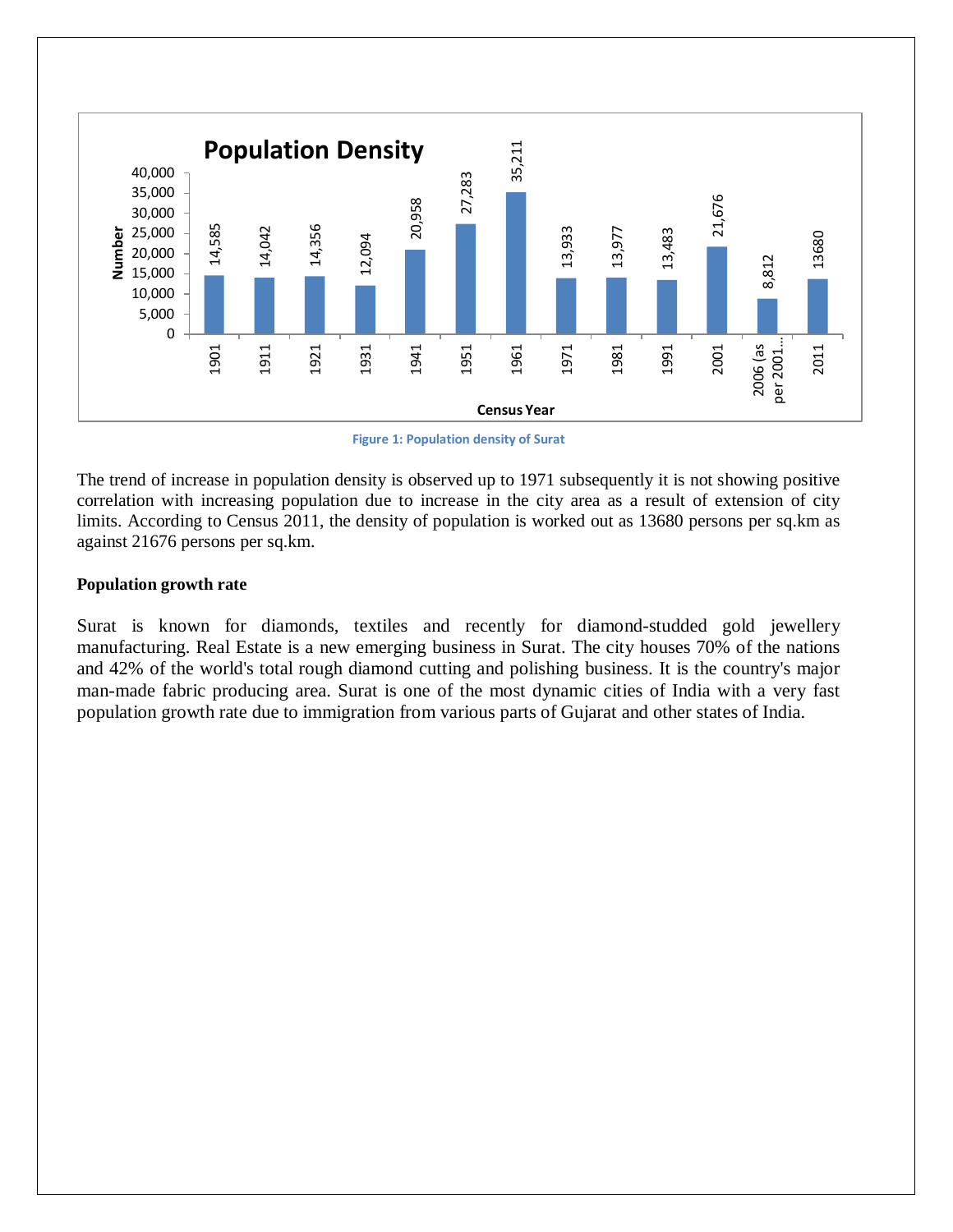

**Figure 2: Population growth rate of Surat**

The population growth rate was almost same from 1951 to 1961 (30) and from 1961 to 1971 (29). Population almost doubled up between 1961-1971 and 1971-1981. Growth rate of population of Surat city is more influenced by influx of migrant population and the trend indicates influx doubling up the population at two years interval. The growth rate between 2001 and 2011 comes to 55%.

#### **Sex ratio**

Sex ratio is very important demographic indicator and represents one of the social characteristics of population. It is defined as number of females per 1000 males.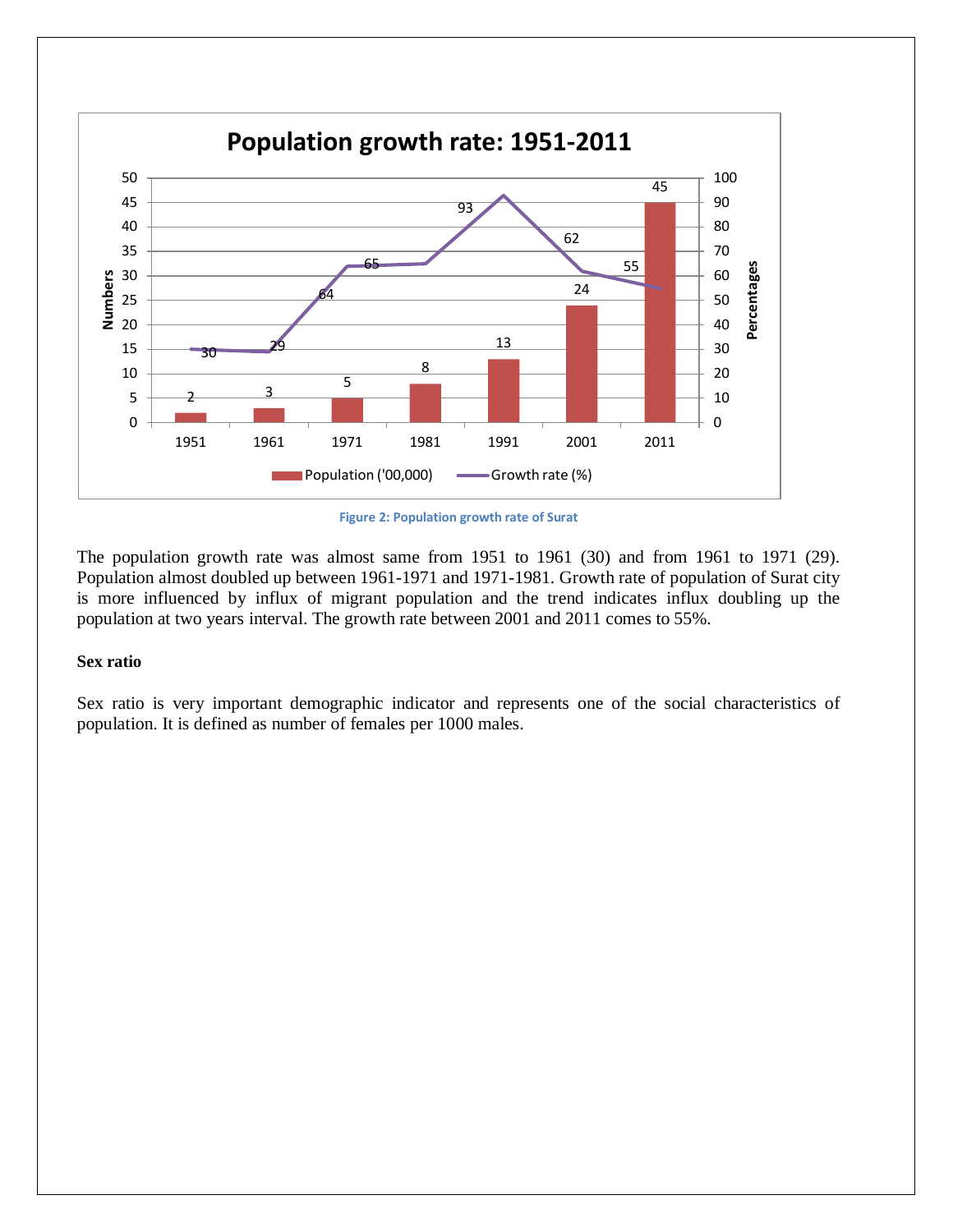





**Figure 4: Sex-ratio of India, Gujarat and Surat city**

The city has low sex ratio in 2011, of 756 female per 1000 males. The corresponding figure of sex ratio at all India is 940 and for Gujarat state is 919. There is consistent significant decline in sex ratio of city in last three decades and it has always remained considerably lesser as compared to state and country.

### **Literacy**

Literacy is one of the population development indicators, which are worked out during the course of population census.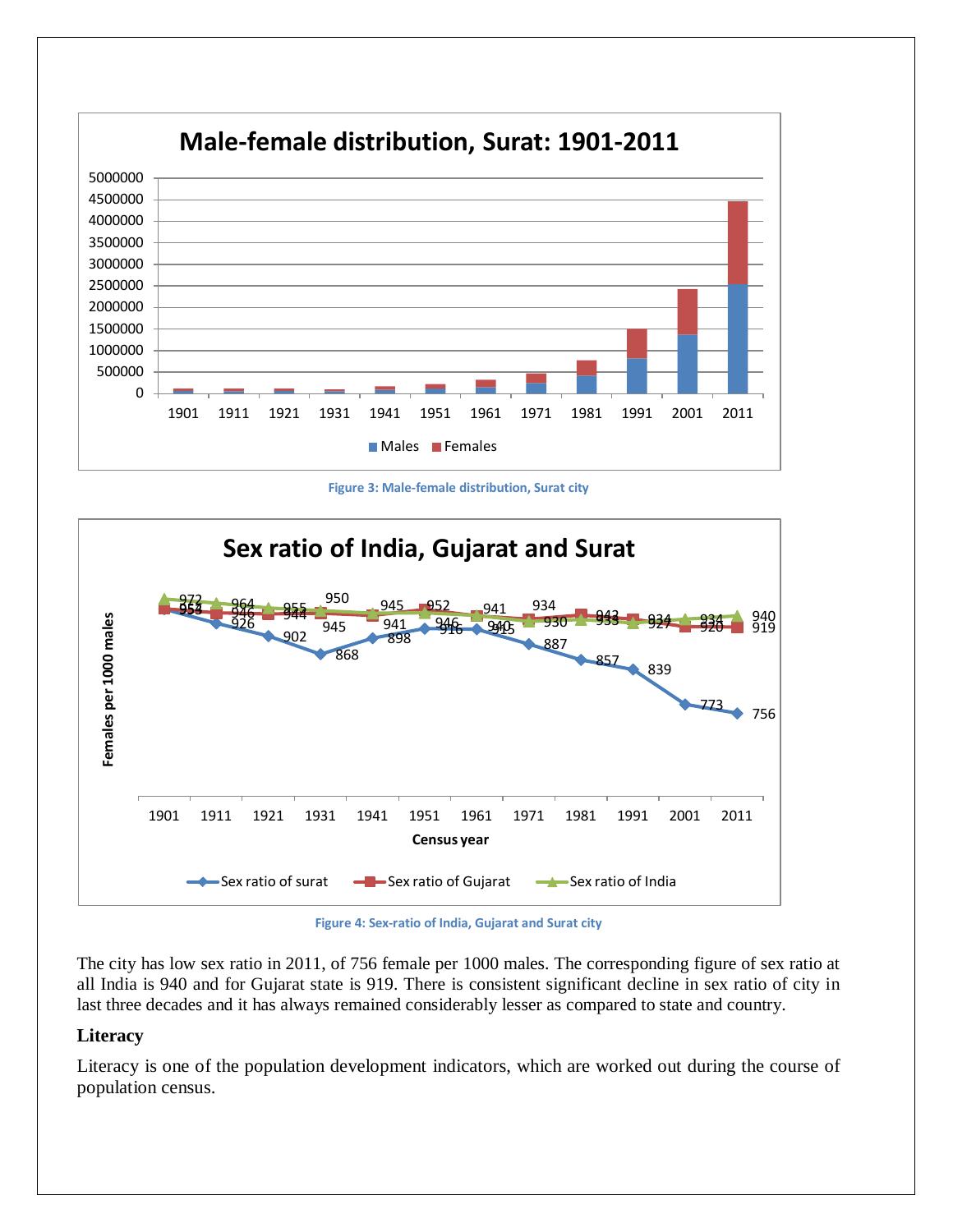

**Figure 5: Literacy in Surat**

Overall literacy rate for year 2011 is 87.89% while by sex; it is 91.22% for males and 83.44% for females

# **Age distribution**

Child Population in regard to census is described as children in the 0-6 age group. According to the census 2011, Surat amounts to 12% child population to the total population. Child female population is greater than male child population.



Figure6: 0-6 year age group children, Surat Figure 7: Percentage to total population

# **Work Force classification**

It is seen from census 2011 that the workers are classified based on their work. Work is taken as the basis to identify various workers. The two main categories of classification are workers and non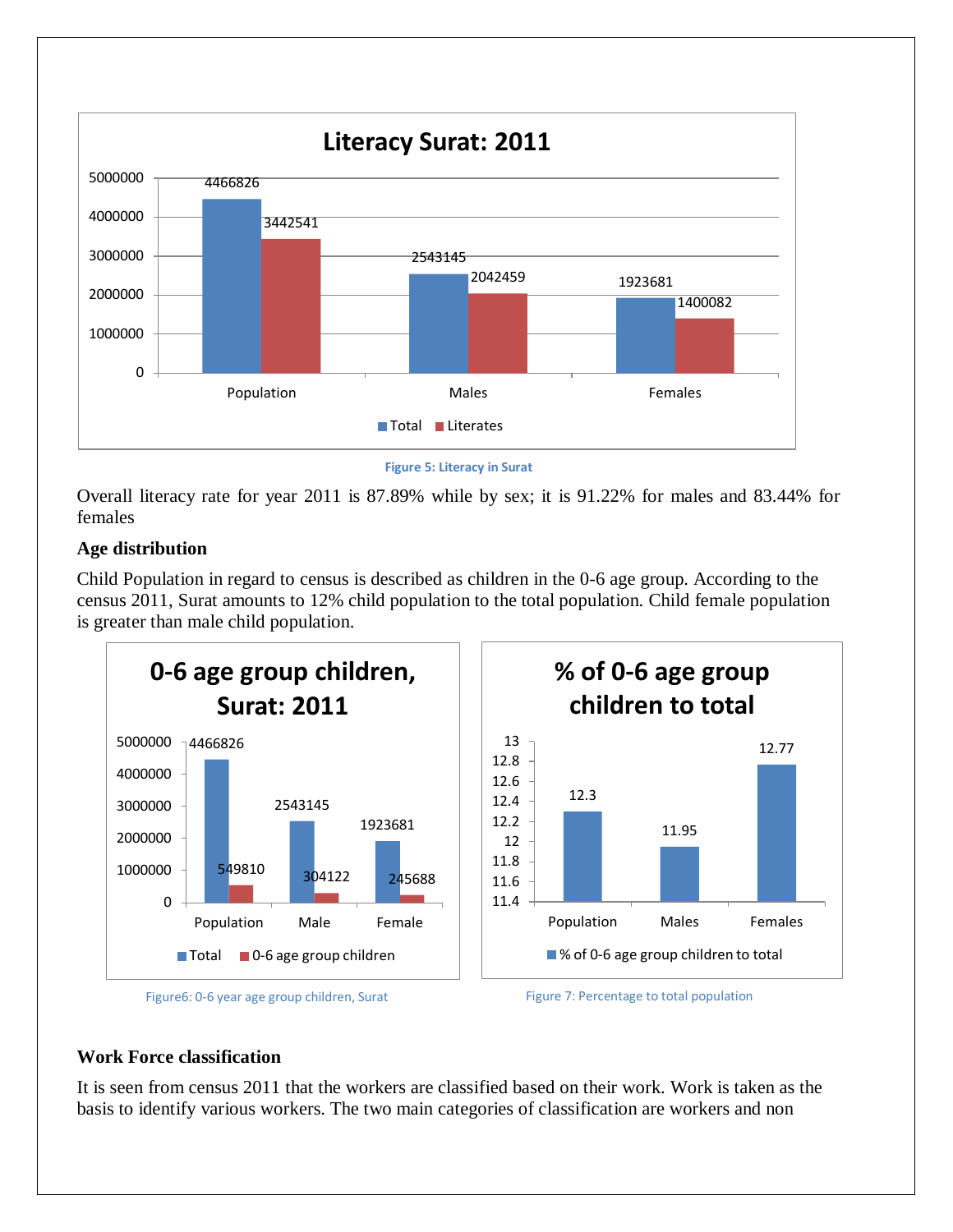workers. The working population is again further classified into main workers, marginal and other workers. Surat city constitutes about 40% of total workers (1764968) and 60% (2643592) of non workers to the total population



Figure 8: Categorization of workers in Surat –Census 2011

#### **Social and physical vulnerability profile**

Census data provides detailed data on zones and wards of Surat city. This data can help in building the vulnerability profile of each zone which in turn is useful in policy planning, planning resilience strategies for various shocks and disasters.

#### **Zone-wise population distribution**

Surat city has been divided into seven different administrative zones, namely West zone (Rander), Central zone, North zone (Katargam), East zone (Varachha), South zone (Udhana), South-east zone (Limbayat) and South-west zone (Athwa). Following are the details of zone-wise distribution of city population. However, as detail population of enumeration block of Census 2011 is not available So Zone wise Population is approximate.

One fourth of the population is in East zone (Varachha), One third (33%) of the population is in South (Udhna) and South east (Limbayat) zone which is industrial zone with thickly populated slums. These two regions are near to creeks and vulnerable to damage during creek floods.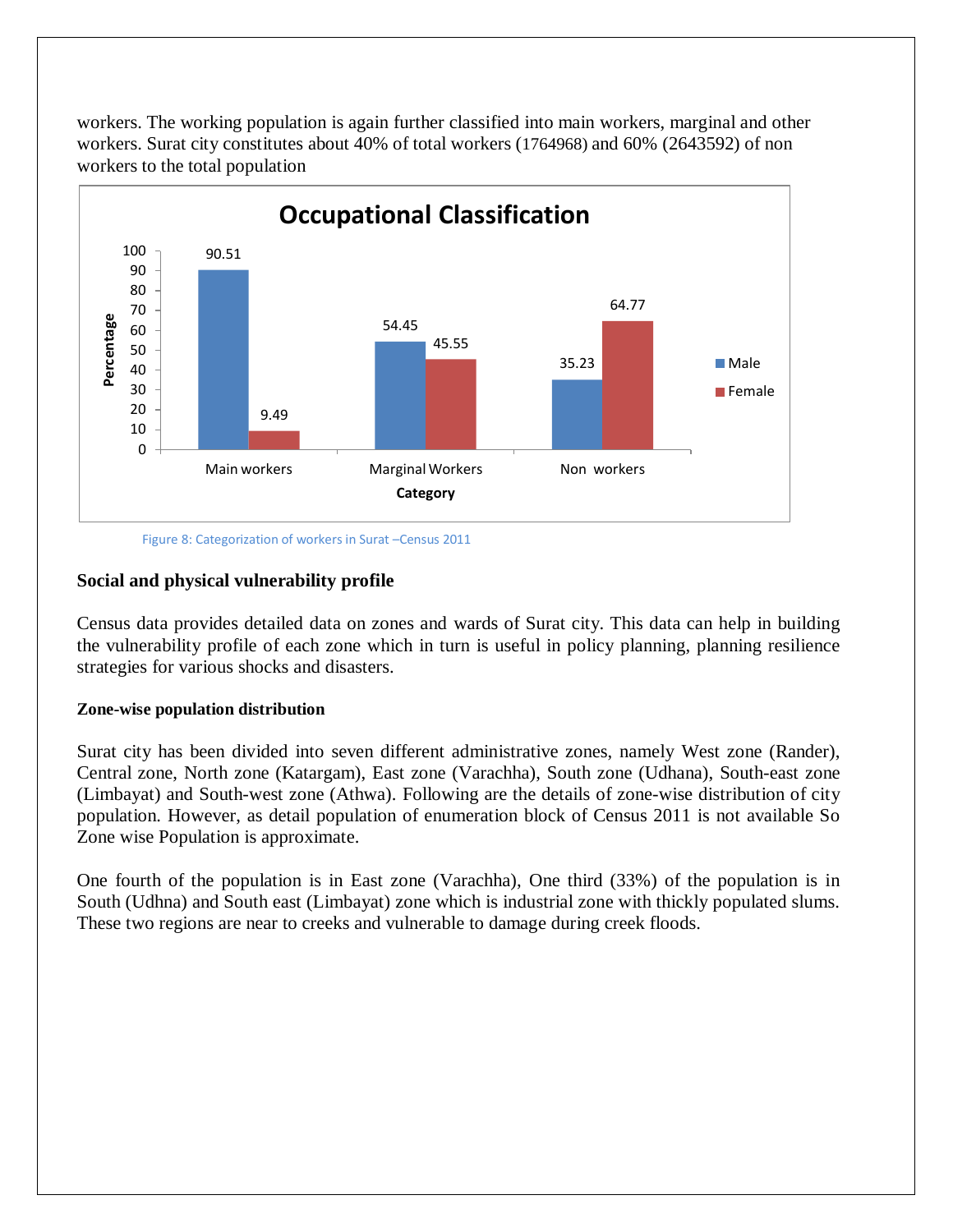



West zone (Rander) and North zone (Katargam) with 10% and 16% of city population respectively has higher risk of river flooding with high flood levels in 2006. South west (Athwa) zone is a posh area of the city with almost zero slum and industry contributes to 8% of total population of the city and a route of storm and flood water drain towards river. South West and South zones with 24% population are located on two sides of riverbank and they are nearer to sea shore with geographically high risk during floods. SW zone also has population on sea coast and is at risk to coastal erosion hazard. North zone (Katargam) with 16% population is on the river bank, with high risk of river flooding and high flood levels. This region was the center of index case for Plague (1994) and Leptospiriosis (2006)

Comparing the zone-wise population of years 2001 and 2011, it is evident that the population of central zone has significantly declined from 14% to 9%. The population percentage of East, West and South-west zone show no change. On the other hand, there is increase in population by 2-3% in case of North, South and South-East zones.

### **Zone-wise shift of population**

Movement of population from old city area (central zone) to other parts of the city is almost a four decade process. Surat city in 1961 was only old city area, which was subsequently developed in to seven zones with extension old city limits adding population of periurban area.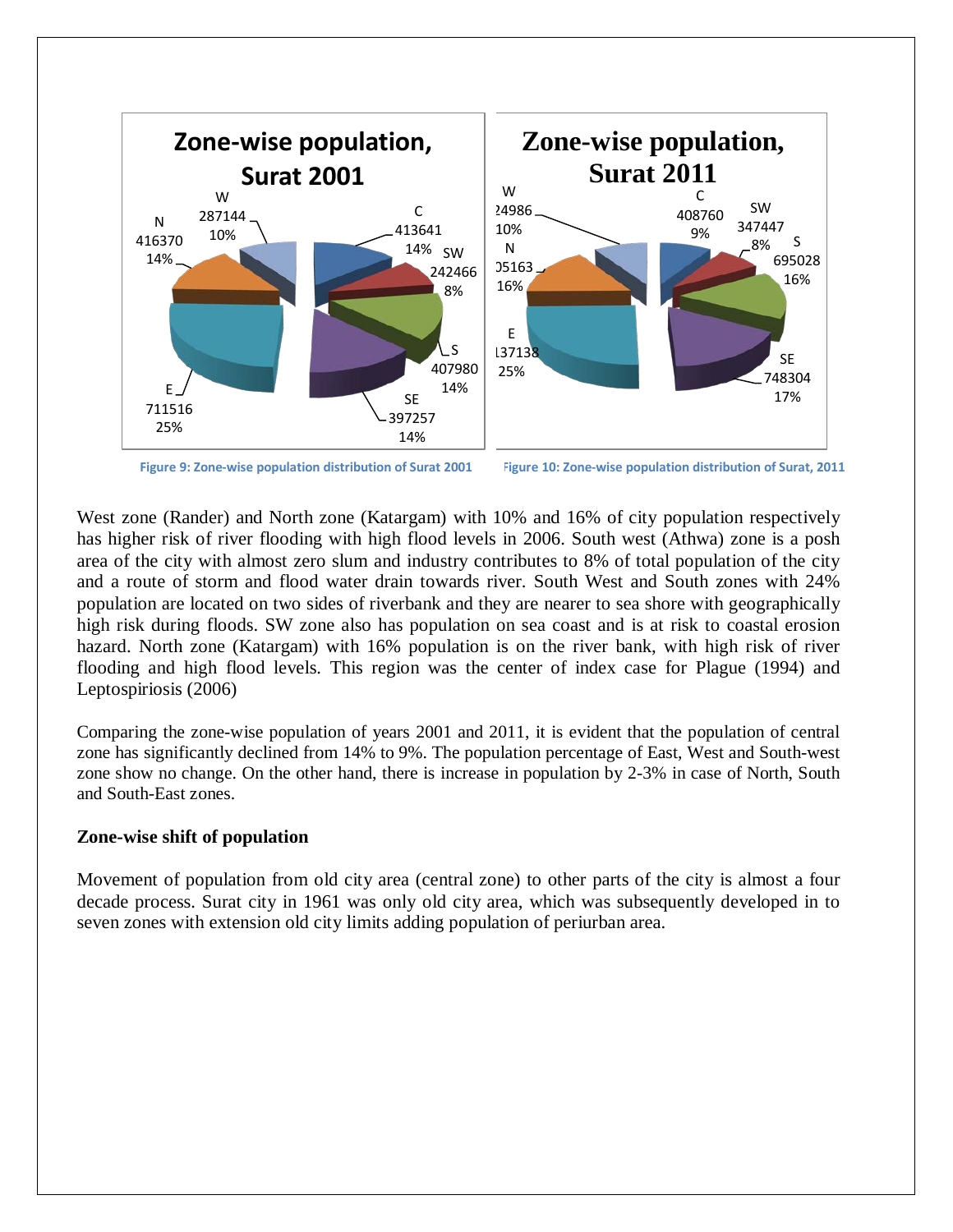

**Figure 11: Zone-wise shift of population, Surat**

Old city population increase up to 1971 resulted in to migration of families from old city area to new developing periphery and migrants predominantly settling in to the new developing zones resulted in to fall in the proportionate contribution of old city area to total population. As per current scenario central zone is less residential but more a business activity zone and more a medical institute zone.

# **Zone wise- Slum population**

Surat city has a total of 773 slum blocks with a total of 481658 slum population. Slum pockets are spread in all the seven zones of the city with predominant slum blocks in South East zone, thereby contributing to highest slum population in the city. North zone and South zone also harbor 130 and 140 slum pockets respectively. This highlights the vulnerability of the respective zones



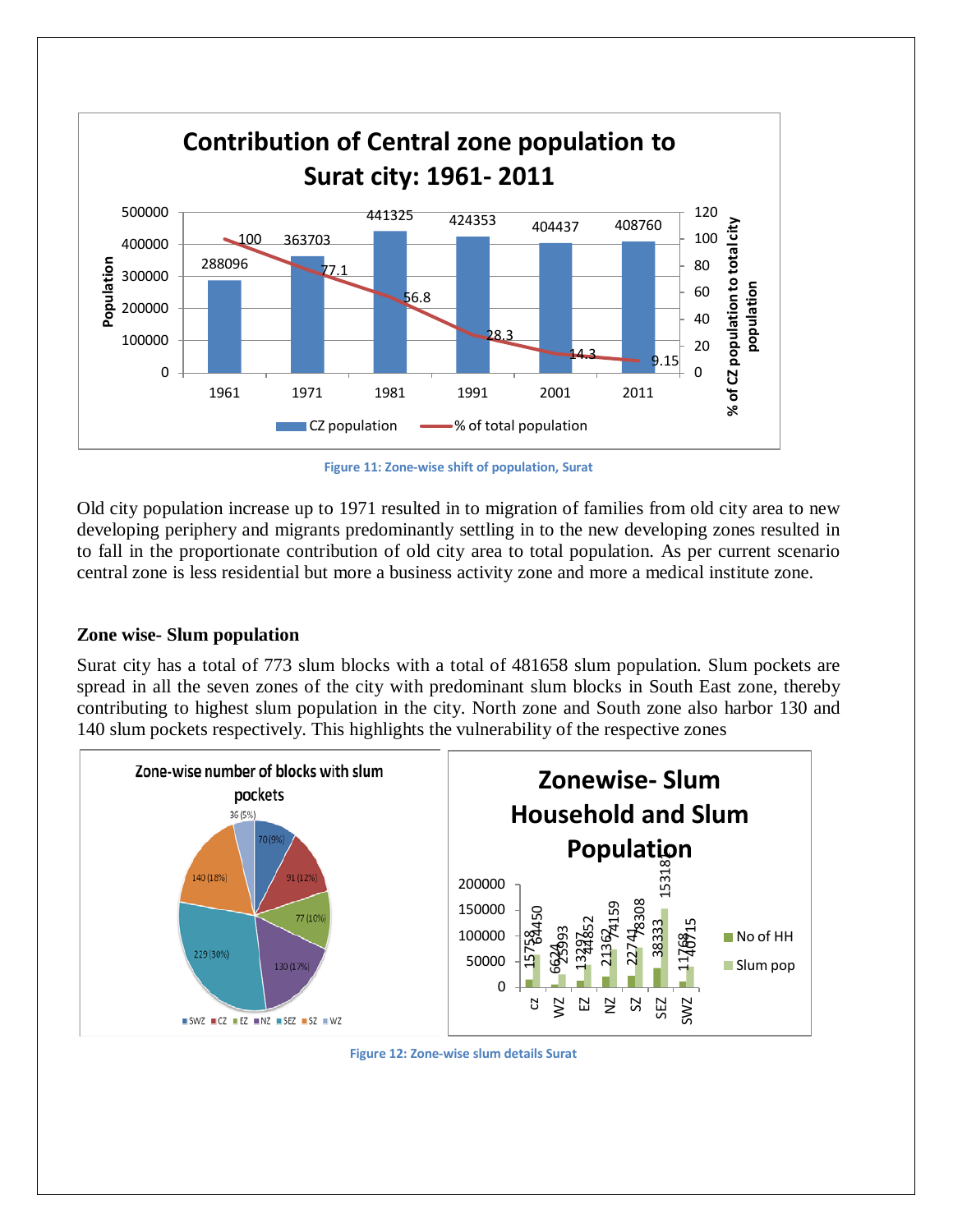#### **Zone wise- Occupied and Vacant Houses and houses put to other use**

The occupied census houses can be put to various uses such as residence, residence-cum-other use, non-residential use like shop/office, school/ college, hotel/lodge/ guest house etc. At the national level, the maximum utilization of occupied houses is for residential purposes at 79.9 percent while 19.7 percent utilization is seen for non-residential use; where 5.8 percent is used for shop/office, 0.7 percent for school/college etc., 0.2 percent for hospital/dispensary and 11.0 percent for other nonresidential use. In Surat on an average 60 % of the occupied houses is for residence and 15% of the houses are vacant. Apart from residency 16% of the census house is used for other purposes. West zone has highest occupied houses for residency and South west zone has the highest vacant houses compared to other zones. Central zone shows the highest percentage of houses put to other use apart from residency.



**Figure 13: Zone-wise housing**



**Figure 14: Zone-wise Use of houses for other purpose**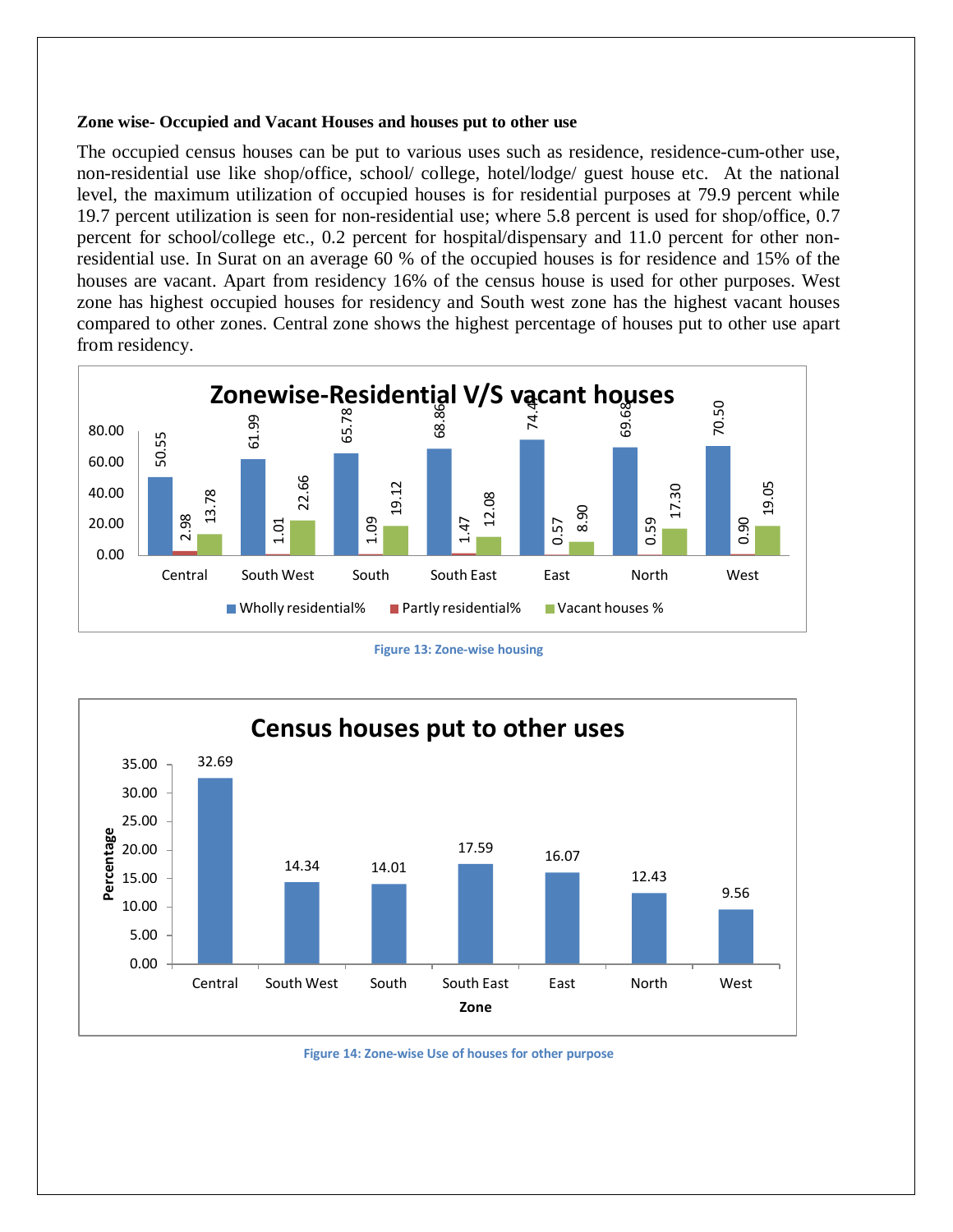### **Zone wise sex ratio**

Sex ratio denotes social characteristics and an important indicator for gender equality in the society. Zone wise sex ratio shows that the ratio has declined in central zone, South East Zone, South Zone in the last decade. This indicator is also highlights the vulnerability in terms of gender.



**Figure 15: Zone-wise Sex ratio**

#### **Zone wise SC and ST population**

Scheduled tribes and Scheduled Caste are one of the vulnerable populations both socially and economically. They are prone to macro economic shocks that undermine their earning capacity, with consequent impacts on access to food, housing, services and health.



**Figure 16: Zone-wise SC and ST population**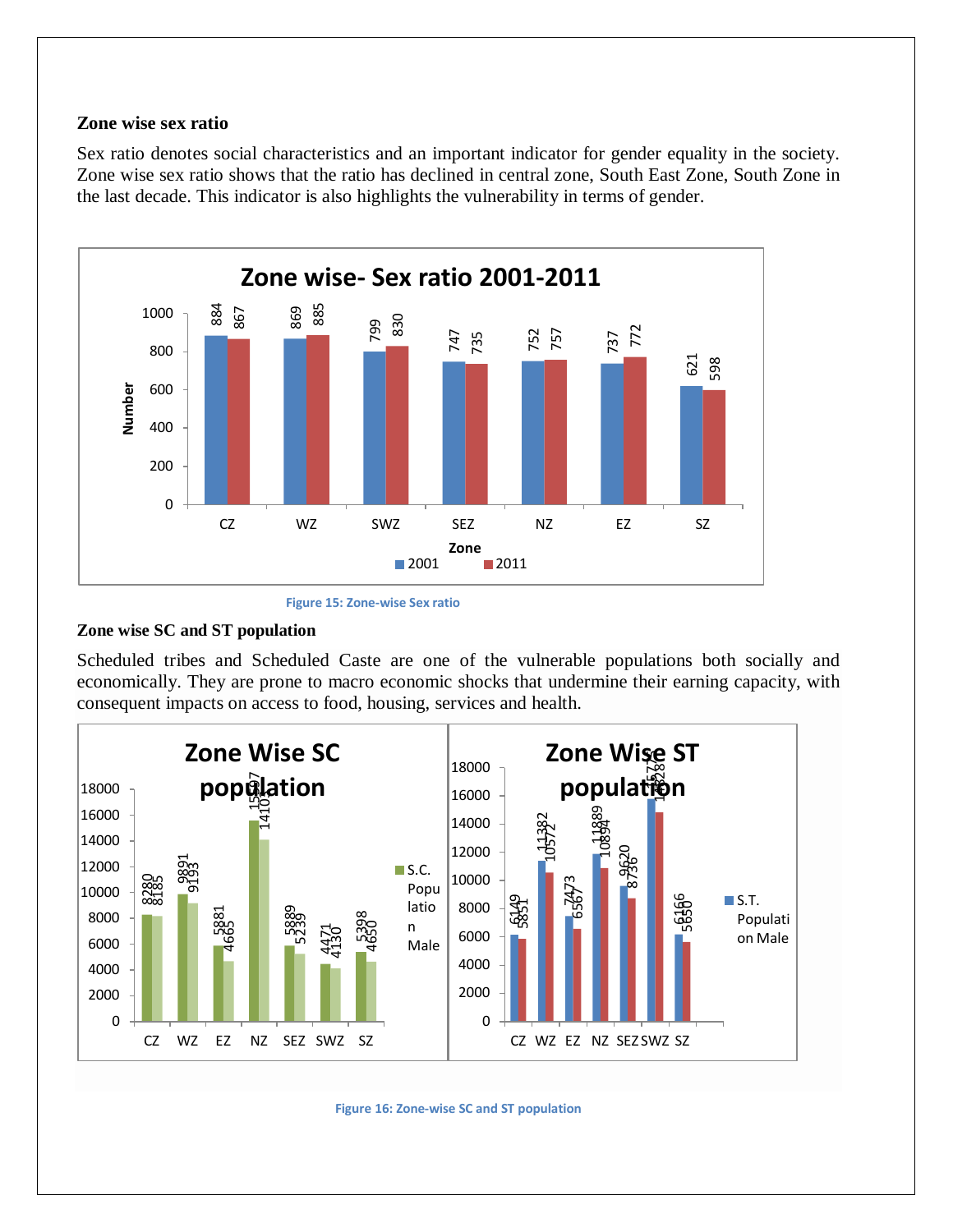The analysis shoe that North Zone has highest Schedule Case population and South West zone has the highest Scheduled tribe population.

#### **Zone wise Houseless population**

Houseless population is another set of vulnerable group. They are particularly exposed to hazards, and lack hazard-reducing infrastructure such as drainage and sanitation. They may also lack well-constructed housing with security of tenure which ensures they can return to their homes after disaster events .West zone, South east zone and south west zone show higher population of such groups



**Figure 12: Zone-wise homeless population**

# **Conclusion**

Population census is one of the most reliable and easily accessbile data source that is used for demographic estimates,projections of populations, assessment studies etc various planning purposes. Surat city has witnessed three major floods in the 20th century (1968, 1994 and 1998) and recently in the year 2006. 1994 was the turning point in terms of public health management due to the plague epidemics. The phenomenal growth in the last four decades has expanded the city to non-residential flood prone areas on both the banks of river Tapi. Moreover, the mounting pressure of land development did not permit planners to consider flood as a serious factor until 2006 disaster. The 2006 flood was the biggest in the last 34 years after the construction of the Ukai Dam. Since Surat is prone to such disasters it becomes a necessity to carry out city level assessment studies to identify the vulnerability parameters that affect the city to increase the effectiveness of emergency actions and response during such crisis. To carry out city level vulnerability assessment study it becomes essential to study all the aspects of vulnerability such as-physical, social and health. Urban vulnerability evident through census data indicators like sex ratio, literacy, age group data can be crucial in case of flood prone Surat city for further climate change related vulnerability assessment.

### **References**